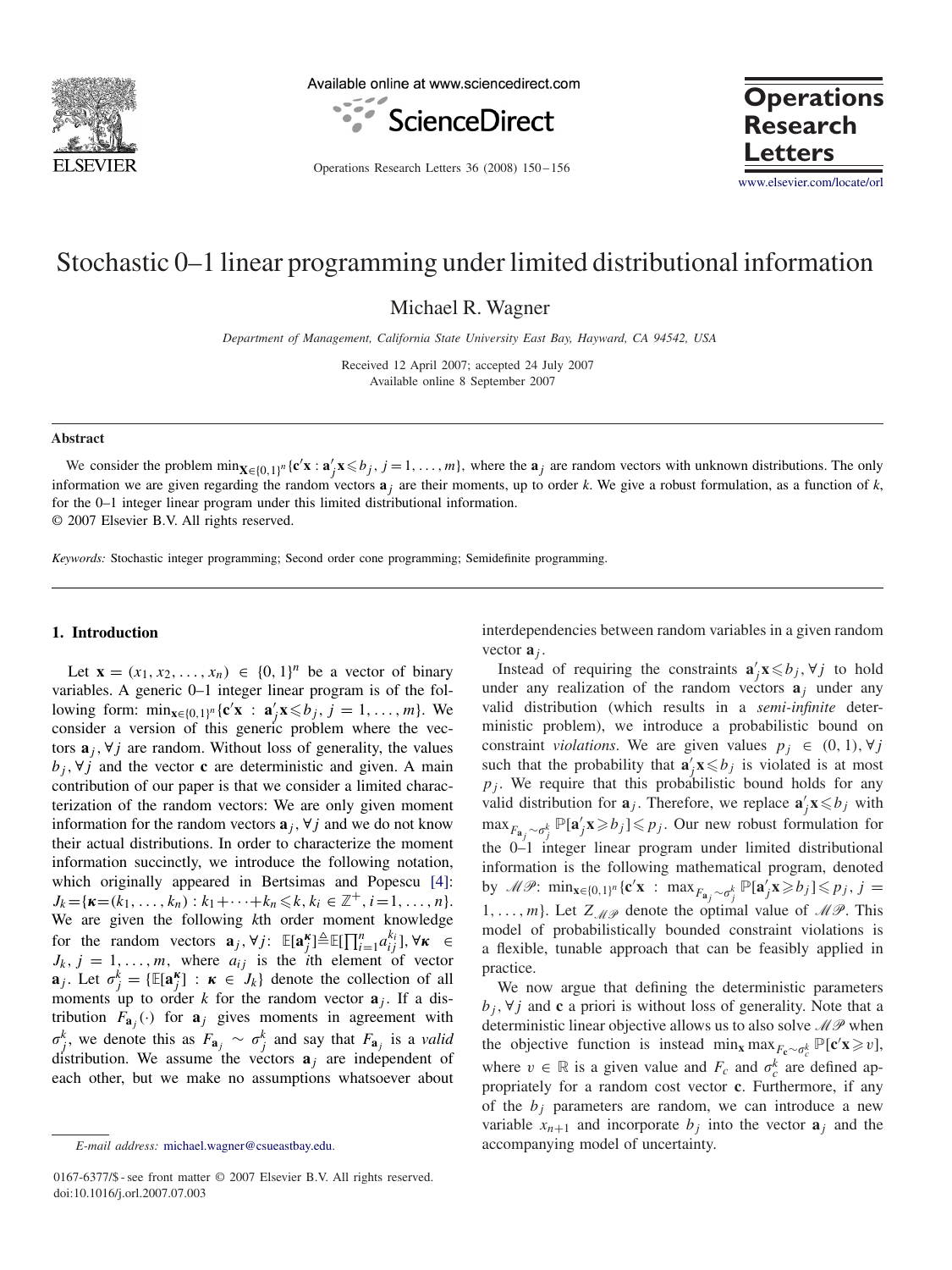## *1.1. Literature review*

Stochastic integer programming problems with known distributions have generated interest in the optimization research community for many years and the literature is vast. We reference the interested reader to the website [\[17\],](#page-6-0) which lists over 250 related journal articles. Additionally, an insightful modern treatment of deterministic (and robust) integer programming can be found in Bertsimas and Weismantel [\[5\].](#page-6-0)

A popular approach to stochastic integer programming is to consider a *recourse model*. Generically speaking, these models require initial as well as secondary (recourse) decisions. The initial decisions (values for an integer vector) are made when the problem data are uncertain (usually characterized by distributions) and the recourse decision is made once the problem data have been realized. Examples of stochastic integer programming with recourse can be found in Carøe and Schultz [\[6\],](#page-6-0) Schultz and Tiedemann [\[14\]](#page-6-0) and in the references therein.

Another approach to stochastic integer programming, more related to our paper, is *chance-constrained* programming. In this model, a distribution of the problem data is given and the probability that a constraint holds must be at least some given minimal value. Examples of chance-constrained integer programs can be found in Beraldi and Ruszczynski [\[2\]](#page-6-0) (in the context of a probabilistic set-covering problem), Dentcheva, et al. [\[7\]](#page-6-0) and in the references therein.

However, approaches to stochastic integer programming under limited distributional information have been rather scarce. The few existing examples share the common approach of investigating the optimization of an uncertain cost vector over a fixed feasible region. Meilijson and Nadas [\[10\]](#page-6-0) consider a project management problem where the marginal distributions for each element of the cost vector are known, but the exact form of the joint multivariate distribution of the cost vector is not known; the authors show that an expected cost can be calculated by solving a convex optimization problem. Weiss [\[18\]](#page-6-0) studies a similar approach in the context of the maximum flow and shortest path problems. Most related to our paper is the article by Bertsimas et al. [\[3\],](#page-6-0) which considers generic integer programs with a random cost vector characterized by only its moments. For integer programs that are nominally (no uncertainty in the problem data) solvable in polynomial-time, they develop an approach based on semidefinite programming that calculates a tight bound on the expected optimal cost, in polynomial-time.

Central to our paper is the calculation of optimal probabilistic bounds and we rely on the article by Bertsimas and Popescu [\[4\]](#page-6-0) for useful results. These authors calculate, utilizing semidefinite programming, optimal bounds for  $P[y \in S]$ , where y is a random vector characterized only by its moments and *S* is a set taking many structural forms. A key to their analysis is the connection between nonnegative polynomials and semidefinite programming; these connections are also utilized fruitfully in our paper. Another good reference for the relations between polynomials and semidefinite programming (denoted as linear matrix inequalities) is the article by Lasserre [\[9\].](#page-6-0)

## *1.2. Contributions*

If we only have first order moment information, we show that  $\mathcal{MP}$  is equivalent to a deterministic integer linear program. If we have second order moment knowledge at our disposal, we show that  $\mathcal{MP}$  is a second order cone program (SOCP) with integer constraints. We propose a branch-and-bound algorithm that solves  $\mathcal{MP}$  exactly in this case. We also provide computational studies that compare the performance of our algorithm with a branch-and-bound algorithm for a 0–1 integer linear program where the problem data are known exactly; i.e., we characterize the additional cost of not having complete knowledge of the problem data, a practically useful result. If we have moment knowledge up to order  $k \ge 3$ , we show that, for any  $\varepsilon > 0$ , there exists a semidefinite program whose value is within  $\varepsilon$  of the optimal value of  $\mathcal{MP}$ . We also show that solving a sequence of semidefinite programs allows us to asymptotically find the value of  $\mathcal{MP}$ .

Next we position our paper by comparing our results with those in the literature. There has been a large amount of research investigating integer programs under uncertainty in the data (see [\[17\]\)](#page-6-0). The majority of these approaches, however, assume that the distributions of the problem data are known. One of our main contributions is that we consider uncertain problem parameters with *unknown distributions*; the only information we are given are the moments. The one article that we are aware of that takes a similar approach to ours is Bertsimas et al. [\[3\];](#page-6-0) their article considers the optimization of a random cost vector, with known moments and unknown distribution, over a fixed feasible region. Our approach is similar, except that we also consider uncertainty in the constraint vectors—in other words, we study the optimization of a random cost vector over a *random feasible region*. In the situation where we have lower order moment information, we focus on practically efficient (e.g., branch-and-bound) rather than theoretically efficient (i.e., polynomial-time) algorithms that are the focus of [\[3\].](#page-6-0) Therefore, our approach is valid for a larger class of integer programs, since the theoretically efficient approach in [\[3\]](#page-6-0) is only appropriate for integer programs whose nominal versions are solvable in polynomial-time. For problems where there is higher order moment information available for the data, our approach is more theoretical and structural in spirit and is similar to the general approach in [\[3\].](#page-6-0)

*Outline*: In Sections 2.1 and 2.2 we study  $\mathcal{MP}$  when we have first and second order moment information, respectively. In Section 3 we study  $\mathcal{MP}$  when we have  $k \geq 3$  order moment information and in Section 4 we numerically solve  $\mathcal{MP}$  under second order moment knowledge and compare our solution with that of the problem under perfect knowledge of the constraint vectors.

## **2. Lower order moment knowledge**

In this section, we study  $\mathcal{MP}$  when we only have lower order moment information. In particular, we consider  $k \in \{1, 2\}$ and we show that in both cases we are able to solve  $\mathcal{MP}$ exactly.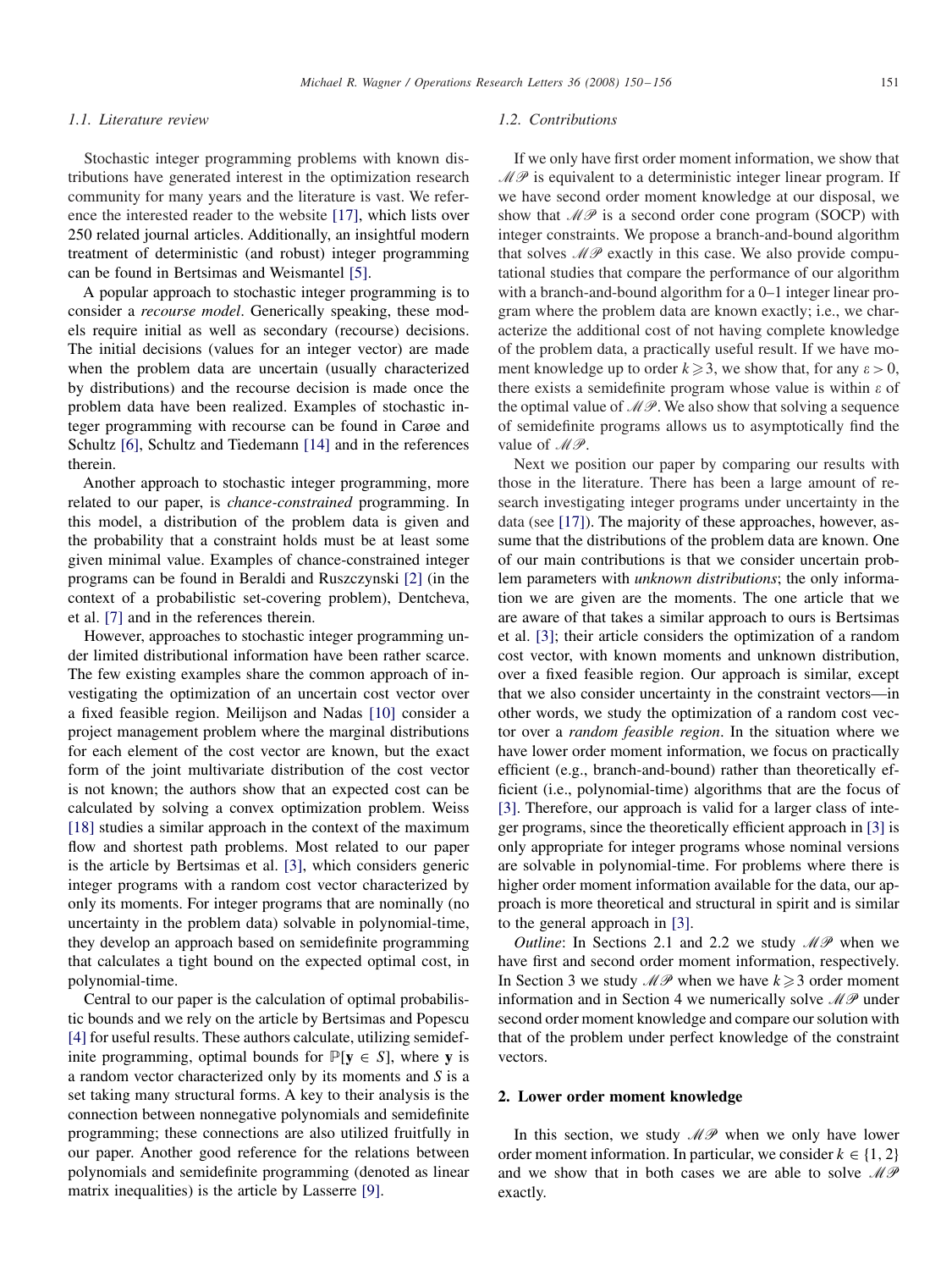#### 2.1. First order moment knowledge:  $k = 1$

In this section, we require that  $\mathbf{a}_i \geq 0$  and  $b_i \geq 0$ ,  $\forall j$ . We are given the first order moments of the constraint vectors; i.e., we are given  $\mathbb{E}[\mathbf{a}_i]$ ,  $j = 1, \ldots, m$ .

**Theorem 2.1.** *If*  $\mathbf{a}_i \geq 0$ ,  $b_i \geq 0$ ,  $\forall j$  *and we are given*  $\mathbb{E}[\mathbf{a}_j]$ ,  $\forall j$ , *then an equivalent formulation for* MP *is the following deterministic integer linear program, denoted by*  $\mathscr{I}\mathscr{P}$ *:*  $\min_{\mathbf{x} \in \{0,1\}^n} {\mathbf{c}^{\prime}} \mathbf{x} : \mathbb{E}[\mathbf{a}_j]^{\prime} \mathbf{x} \leq p_j b_j, j = 1, \ldots, m$ 

Proof. It has been shown (e.g., see [\[4\],](#page-6-0) Section 5) that the standard Markov Inequality is tight; i.e.,  $\max_{F_{\mathbf{a}_j} \sim \sigma_j^1} \mathbb{P}[\mathbf{a}_j' \mathbf{x} \geq b_j] =$ min  $(1, \mathbb{E}[\mathbf{a}_j]' \mathbf{x}/b_j)$ . Since  $p_j < 1, \forall j$ , applying this equation to our definition of  $\mathcal{MP}$ , we obtain  $\mathcal{IP}$ .

#### 2.2. Second order moment knowledge:  $k = 2$

In this section we investigate the case where we have first and second order moment information for the constraint vectors. Specifically, we are given  $\mathbb{E}[\mathbf{a}_{j}^{\kappa}], \forall \kappa \in$  $J_2$ ,  $j = 1, \ldots, m$ . Given this moment information, it is straightforward to calculate the covariance matrix  $\Gamma^j$  for each  $\mathbf{a}_i$ :  $I_{ik}^{j}$  =  $\mathbb{E}\left[\left(a_{ij} - \mathbb{E}[a_{ij}]\right)\left(a_{kj} - \mathbb{E}[a_{kj}]\right)\right]$ , ∀*i*, *k* = 1, ..., *n*, where  $\Gamma_{ik}^{j}$  is the value in the *i*th row and *k*th column of  $\Gamma^{j}$  and  $a_{ij}$  is the *i*th element of vector  $\mathbf{a}_i$ . The expected values and variances for the scalar random variables  $\mathbf{a}'_j \mathbf{x}, \forall j$ , as functions of  $\mathbf{x}$ , are  $\mathbb{E}[\mathbf{a}_j]' \mathbf{x}$  and  $\mathbf{x}' \mathbf{\Gamma}^j \mathbf{x}$ , respectively.

**Theorem 2.2.** *If we are given*  $\mathbb{E}[\mathbf{a}_{j}^{k}], \forall \kappa \in J_2, j = 1, \ldots, m$ , *then an equivalent formulation for* MP *is the following*, *denoted by*  $\mathscr{CP}$ :  $\min_{\mathbf{x} \in \{0,1\}^n} {\mathbf{c}'} \mathbf{x} : \sqrt{\mathbf{x'} \Gamma^j \mathbf{x}} \leqslant \sqrt{\frac{p_j}{1-p_j}} (b_j \mathbb{E}[\mathbf{a}_j]'(\mathbf{x}), j = 1, \ldots, m$ .

**Proof.** Consider the following variant of the Chebyshev Inequality: If  $y$  is a random variable with mean  $\mu$  and variance  $\theta$ , then  $\mathbb{P}[y \geq (1 + \delta)\mu] \leq \frac{\theta}{\theta + \mu^2 \delta^2}$ , where  $\delta$  is a given constant. It has been shown (e.g., see [\[4\]\)](#page-6-0) that this bound is tight in the sense that there exists a distribution with mean  $\mu$  and variance  $\theta$ where  $\mathbb{P}[y \geq (1+\delta)\mu] = \theta/(\theta + \mu^2 \delta^2)$ . Consequentially, setting  $\delta = b_j / (\mathbb{E}[\mathbf{a}_j]' \mathbf{x}) - 1$ , we can write  $\max_{F_{\mathbf{a}_j} \sim \sigma_j^2} \mathbb{P}[\mathbf{a}_j' \mathbf{x} \geq b_j] =$  $\mathbf{x}'$  $\mathbf{\Gamma}^j$ **x**  $\frac{\mathbf{x} \cdot \mathbf{y}}{\mathbf{x}' \mathbf{y} + (\mathbb{E}[\mathbf{a}_j]') \mathbf{x}^2 \delta^2}$ . Rearranging terms, we obtain  $\mathscr{CP}$ .

Note that if we relax the integer constraint, the resulting problem is a SOCP since the covariance matrix  $\Gamma^j$  is positive semidefinite. It is well known that SOCPs can be solved in polynomial-time using interior point methods (e.g., see Renegar [\[12\]\)](#page-6-0). Therefore, this observation leads us to propose a simple branch-and-bound algorithm, with a SOCP solver as a subroutine, for solving  $\mathscr{CP}$  exactly.

### 2.2.1. A branch-and-bound algorithm for  $\mathscr{CP}$

In this section we assume that  $\mathscr{CP}$  is feasible. Let  $Z_{\mathscr{CP}}$ denote the value of  $\mathscr{CP}$  and  $K = \{0, 1\}^n$  denote the set of possible integer solutions for  $\mathscr{CP}$ . If  $X = \{x : x_i \in \{0, 1\}, i \in \mathbb{Z}\}$ *I*, **x** ∈ *Y*}, let *R*(*X*) = {**x** : 0 ≤ *x<sub>i</sub>* ≤ 1, *i* ∈ *I*, **x** ∈ *Y*} denote the set that relaxes the binary constraints of *X*. Define  $\mathscr{CP}(X)$  as  $\min_{\mathbf{x}\in X} \{ \mathbf{c}'\mathbf{x} : \sqrt{\mathbf{x}'\mathbf{\Gamma}^j\mathbf{x}} \leqslant \sqrt{\frac{p_j}{1-p_j}} (b_j - \mathbb{E}[\mathbf{a}_j]'\mathbf{x}), j = 1, ..., m \}$ and let  $Z_{\mathscr{C}P(X)}$  denote its value. Note that  $Z_{\mathscr{C}P(\{0,1\}^n)} = Z_{\mathscr{C}P}$ and  $\mathscr{CP}(R(X))$  is a SOCP for any set  $X \subseteq \{0, 1\}^n$ . The branchand-bound algorithm BB for solving  $\mathscr{CP}$  is as follows: BB:

- Initialization:
	- (1) Set the initial queue  $Q = \{K\}$ .
	- (2) Find an initial upper bound  $U$  for  $Z_{\mathscr{C}P}$ ; e.g.,  $U = \sum_{i: \mathbb{E}[c_i] \geq 0} \mathbb{E}[c_i]$ .

• Loop:

- (1) If *Q* is empty, stop. The current value in **x**<sup>∗</sup> is optimal.
- (2) Choose the first element *X* of the queue *Q* and remove it. If  $Z_{\mathscr{C}(\mathscr{P}(R(X)))} \ge U$  or if  $\mathscr{GP}(R(X))$  is infeasible, go to step 1.
- (3) If the solution to  $Z_{\mathscr{C}P(R(X))}$  is integer, set  $\mathbf{x}^*$  to be this solution and set  $U =$  $Z_{\mathscr{C}P(R(X))}$ . Go to step 1.
- (4) Find the smallest index *i* such that *xi* is not integer. Insert  $X_1 = X \cap \{x_i = 0\}$ and  $X_2 = X \cap \{x_i = 1\}$  into the queue Q. Go to step 1.

## **3. Higher order moment knowledge**

We now consider the general case where we have up to *k*th order moment information for the random vectors  $\mathbf{a}_j$ :  $\mathbb{E}[\mathbf{a}_j^{\kappa}], \forall \kappa \in$  $J_k$ ,  $j = 1, \ldots, m$ . Before we begin, we need some technical preliminaries.

### *3.1. Nonnegative Polynomials and Semidefinite Programming*

We begin this technical section with the notion of a sumof-squares (SOS) polynomial. A function  $f(\mathbf{x})$  is a SOS polynomial if there exist polynomial functions  $h_i(\mathbf{x}), i = 1, \ldots, N$ (for some finite *N*) such that  $f(\mathbf{x}) = \sum_{i=1}^{N} h_i^2(\mathbf{x})$ .

A function that is a SOS polynomial is clearly nonnegative. For univariate functions, a SOS representation of a function is equivalent to the nonnegativity of the function. However, for multivariate functions, this is not the case: There exist nonnegative functions that do not have a SOS representation (e.g., see Reznick [\[13\]\)](#page-6-0).

We next present several useful results that link nonnegative polynomials with positive semidefinite matrices. We first present results for univariate polynomials and then multivariate polynomials.

**Lemma 3.1** (*Bertsimas and Popescu [\[4\]](#page-6-0)*). *The univariate polynomial*  $g(x) = \sum_{r=0}^{2k} y_r x^r$  *satisfies*  $g(x) \ge 0$  *for all*  $x \in \mathbb{R}$  *if and only if there exists a matrix*  $\mathbf{X} = [x_{ij}]_{i,j=0,\dots,k}$ , *such that*  $y_r = \sum_{i, j: i+j=r} x_{ij}, r = 0, \ldots, 2k, \mathbf{X} \geq 0.$ 

**Lemma 3.2** (*Bertsimas and Popescu [\[4\]](#page-6-0)*). *The univariate polynomial*  $g(x) = \sum_{r=0}^{k} y_r x^r$  *satisfies*  $g(x) \ge 0$  *for all*  $x \in [a, \infty)$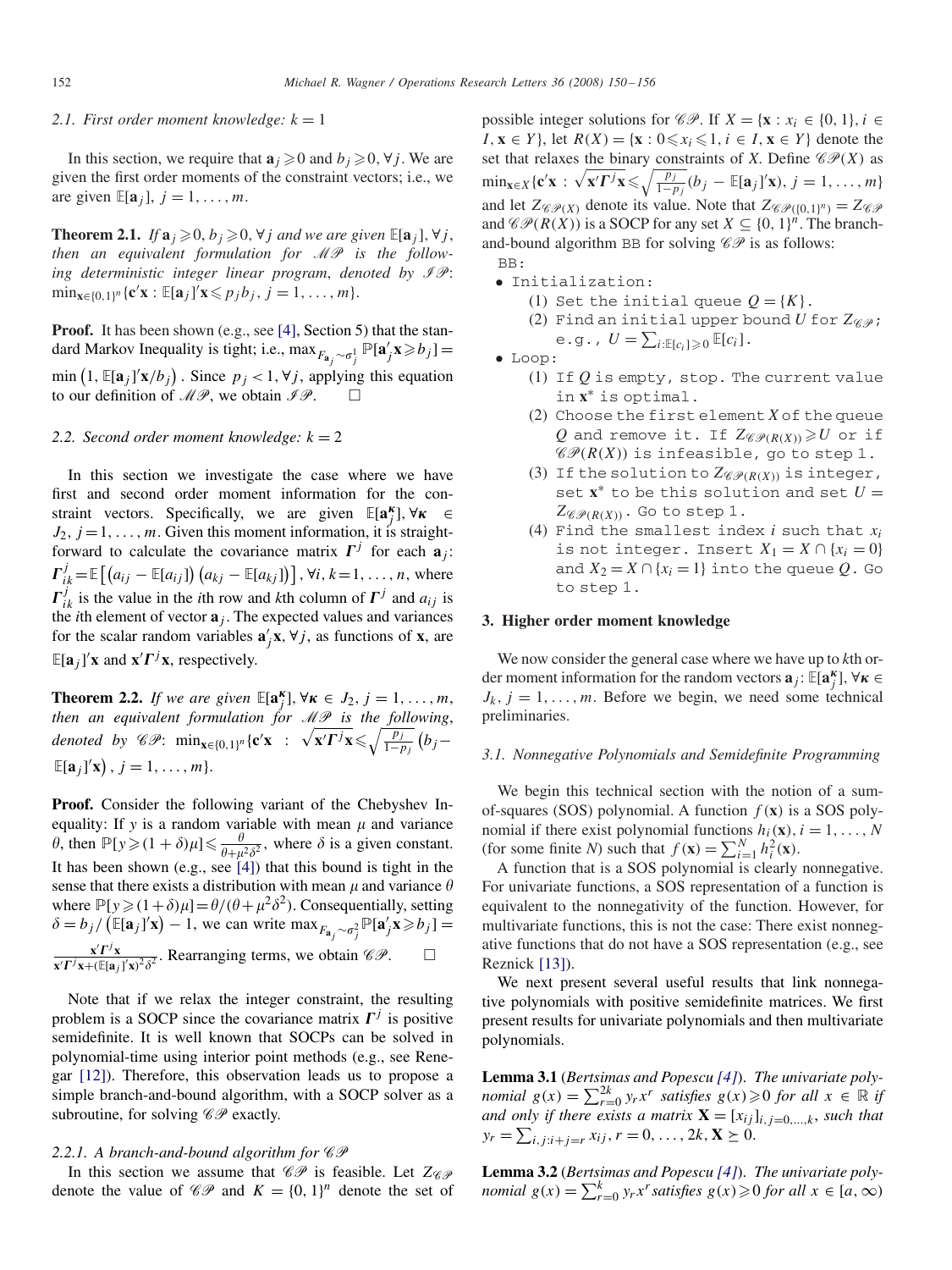*if and only if there exists a matrix*  $\mathbf{X} = [x_{ij}]_{i,j=0,\dots,k}$ , *such* that  $0 = \sum_{i,j:i+j=2l-1} x_{ij}, l = 1, ..., k, \sum_{r=l}^{k} y_r {r \choose l} a^{r-l} = \sum_{i,j:i+j=2l} x_{ij}, l = 0, ..., k, \text{ and } \mathbf{X} \succeq 0.$ 

For the next lemma, we need additional notation: let  $\mathbf{x}_{(d)}$ be a vector of all monomials with degree less than or equal to *d* of the vector  $\mathbf{x} = (x_1, \ldots, x_n)$ . For convenience, we use  $\mathbf{x}_{(d)} = (1, x_1, \ldots, x_n, x_1 x_2, \ldots, x_1 x_n, \ldots, x_n^2, \ldots, x_n^d)$ . The dimension of  $\mathbf{x}_{(d)}$  is  $\sum_{i=0}^{d} {n \choose i} = {n+d \choose d}$  $\begin{pmatrix} +d \\ d \end{pmatrix}$ .

**Lemma 3.3** (*Bertsimas and Popescu [\[4\]](#page-6-0)*). *The multivariate polynomial f (***x***) of degree* 2*d has a SOS decomposition if and only if there exists a positive semidefinite matrix* **Q** *for which*  $f(x) = \mathbf{x}'_{(d)} \mathbf{Q} \mathbf{x}_{(d)}$ .

Finally, we present a useful theorem due to Putinar [\[11\].](#page-6-0)

**Theorem 3.4** (*Putinar* [\[11\]](#page-6-0)). *Suppose that the set*  $K = \{x \in \mathbb{R}^n : x \in \mathbb{R}^n : x \in \mathbb{R}^n : x \in \mathbb{R}^n : x \in \mathbb{R}^n : x \in \mathbb{R}^n : x \in \mathbb{R}^n : x \in \mathbb{R}^n : x \in \mathbb{R}^n : x \in \mathbb{R}^n : x \in \mathbb{R}^n : x \in \mathbb{R}^n : x \in \mathbb{R}^n : x \in \math$  $\mathbb{R}^n | g_i(\mathbf{x}) \geq 0, i \in I$  *is compact and there exists a polynomial h*(**x**) *of the form*  $h(\mathbf{x}) = h_0(\mathbf{x}) + \sum_{i \in I} h_i(\mathbf{x}) g_i(\mathbf{x})$ , such that {**x** ∈  $\mathbb{R}^n | h(\mathbf{x}) \geq 0$  *is compact and*  $h_i(\mathbf{x}), i \in I \cup \{0\}$  *are polynomials that have a SOS representation*. *Then*, *for any polynomial g(***x***) that is strictly positive for all*  $\mathbf{x} \in K$ , *there exist polynomials s<sub>i</sub>*(**x**), *i* ∈ *I* ∪ {0} *that are SOS polynomials such that*  $g$ (**x***)* =  $s_0(\mathbf{x}) + \sum_{i \in I} s_i(\mathbf{x}) g_i(\mathbf{x})$ .

Note that this theorem does not provide any information regarding the dimensions of the polynomials  $s_i(\mathbf{x})$ . However, it has been noted by numerous authors (e.g., [4,9]) that the conditions of Theorem 3.4 are not that restrictive. For example, the conditions hold if (1) the variables are all binary or (2) if there is a single constraint function  $g_i$  such that  ${g_i(\mathbf{x}) \geq 0}$  is compact or (3) if there is a constraint  $g(\mathbf{x}) = a^2 - ||\mathbf{x}||^2 \ge 0$  for a sufficiently large value of *a*.

We conclude this technical section with a useful characterization of positive semidefinite matrices, which is traditionally known as Sylvester's Criterion.

**Definition 3.5.** If **X** is an *n*-dimensional symmetric matrix, then for any  $S \subseteq \{1, \ldots, n\}, S \neq \emptyset, X_S$  is the submatrix of X that corresponds to elements in the rows and columns indexed by *S*. **X***<sup>S</sup>* is commonly known as a principal minor of the matrix **X**.

**Lemma 3.6** (*Swamy [\[16\]](#page-6-0)*). **X** *is positive semidefinite if and only if the determinants of all its principal minors are nonneg-* $\alpha$  *ative*:  $\mathbf{X} \geq 0 \Longleftrightarrow \det(\mathbf{X}_S) \geq 0, \forall S \subseteq \{1, \ldots, n\}, S \neq \emptyset$ .

**Remark 3.7.** Note that Sylvester's Criterion is markedly simpler in the characterization of positive definite matrices, since only the *leading* principal minors need to be considered:  $X \succ$ 0  $\Longleftrightarrow$  det(**X**<sub>*S*</sub>) > 0, *S* = {1, ..., *k*}*, k* = 1*, ..., n*.

# *3.2. An Asymptotically Exact Approximation for* MP

For simplicity, we first consider a single constraint and later generalize to the full problem. Consider the simplified problem  $\mathcal{S}$  and let  $Z_{\mathcal{S}}$  denote its value:  $\min_{\mathbf{x} \in \{0,1\}^n} {\mathbf{c}^{\prime}} \mathbf{x}$ :  $\max_{F_{\mathbf{a}} \sim \sigma^k} \mathbb{P}[\mathbf{a}'\mathbf{x} \geq b] \leq p$ .

Consider the random variable  $\mathbf{a}'\mathbf{x}$ . Let  $M_r(\mathbf{x}) = \mathbb{E}[(\mathbf{a}'\mathbf{x})^r]$ ,  $r = 0, \ldots, k$ , denote the *r*th moment of **a**'**x**. Note that  $M_r(\mathbf{x})$  is a multivariate polynomial of degree *r*. Our subsequent analysis is based on the approach in [\[4\]](#page-6-0) to calculate optimal bounds on  $P[y \in S]$  where **y** is a random vector with given moments and *S* is a set taking many structural forms; the difference in our approach is that we are analyzing a random variable **a x** that is a function of the decision variable **x** of the optimization problem  $\mathscr{S}$  (and  $\mathscr{M} \mathscr{P}$ ). We begin with an assumption that allows us to use a strong duality result.

**Assumption 3.8.** For any  $x \in \{0, 1\}^n$ , the moment vector  $(M_0({\bf x}), \ldots, M_r({\bf x}))$  is in the interior of the set of all possiblemoment vectors for **a x**.

**Lemma 3.9.** *An equivalent formulation for* max $_{F_{\mathbf{a}} \sim \sigma^k}$  P  $[\mathbf{a}'\mathbf{x}\geq b]$  *is the dual*  $\mathcal{D}$ :  $\min_{\mathbf{y}}\left\{\sum_{r=0}^{k}y_{r}M_{r}(\mathbf{x}) : \sum_{r=0}^{k}y_{r}z^{r}\geqslant 0,$  $\forall z \in \mathbb{R}, \sum_{r=0}^{k} y_r z^r \geqslant 1, \forall z \geqslant b \}.$ 

**Proof.** The expression  $\max_{F_{\mathbf{a}} \sim \sigma^k} \mathbb{P}[\mathbf{a}'\mathbf{x} \geq b]$  is equivalent to  $\mathscr{P}$ :  $\max_{\mu} \{ \int_{\mathbb{R}} 1(z \geq b) d\mu : \int_{\mathbb{R}} z^r d\mu = M_r(\mathbf{x}), r = 0, \ldots, k, \}$  $\mu \ge 0$  *a.e.*}, where  $\mu$  is a distribution for  $z = \mathbf{a}^{\prime}\mathbf{x}$ . The dual of  $\mathscr{P}$  is  $\mathscr{D}$ :  $\min_{\mathbf{y}} \{ \sum_{r=0}^{k} y_r M_r(\mathbf{x}) : \sum_{r=0}^{k} y_r z^r \geqslant 0, \forall z \in$  $\mathbb{R}, \sum_{r=0}^{k} y_r z^r \geqslant 1, \forall z \geqslant b$ .

Let the optimal values of the primal and dual problems be denoted as  $Z_{\mathscr{P}}$  and  $Z_{\mathscr{D}}$ , respectively. Assumption 3.8 allows strong duality  $Z_{\mathscr{P}} = Z_{\mathscr{D}}$  to hold (e.g., see Shapiro [\[15\]\)](#page-6-0) and the proof is complete.  $\Box$ 

Note that the value of any feasible solution for  $\mathscr D$  is an upper bound for  $\max_{F_{\mathbf{a}} \sim \sigma^k} \mathbb{P}[\mathbf{a}'\mathbf{x} \geq b]$ . Therefore, the following is an equivalent description of  $\mathcal{S}$ : min<sub>x,y</sub>{**c**'**x** :  $\sum_{r=0}^{k} y_r M_r(\mathbf{x}) \leq p, \sum_{r=0}^{k} y_r z^r \geq 0, \forall z \in \mathbb{R}, \sum_{r=0}^{k} y_r z^r \geq 1,$  $\forall z \geq b, x \in \{0, 1\}^n\}$ . Note that this representation of  $\mathscr{S}$  is a semi-infinite mathematical program (i.e., a finite number of variables and an infinite number of constraints). We next show that  $\mathscr S$  can be characterized with a finite number of constraints, albeit with an increase in the dimension of the problem.

**Theorem 3.10.** *There exists a finite-dimensional vector*  $\tilde{\mathbf{c}}$  *and a finite number of polynomial functions*  $g_i(\cdot)$ ,  $i \in I$  *such that*  $\mathscr{S}$  *is equivalent to*  $\min_{\mathbf{w}} {\{\tilde{\mathbf{c}}' \mathbf{w} : g_i(\mathbf{w}) \geq 0, i \in I}.$ 

**Proof.** Consider the representation of  $\mathcal{S}$  that was just derived. For simplicity, we assume *k* is even. Applying Lemma 3.1, we rewrite the second polynomial constraint as a semidefinite constraint:  $y_r = \sum_{i,j}^r i_{j} + j_{r} = r p_i$ ,  $r = 0, \ldots, k$ ,  $P \ge 0$ , where  $\mathbf{P} = [p_{ij}]_{i,j=1,\dots,k/2}$  is a symmetric matrix of dimension  $k/2$ . Lemma 3.6 states that  $P \ge 0$  is equivalent to det $(P_S) \ge 0$ ,  $\forall S \subseteq$  $\{1, \ldots, k/2\}, S \neq \emptyset$ , where  $\mathbf{P}_S$  is the submatrix of **P** consisting of the rows and columns indexed by *S* and  $det(\mathbf{P}_S)$ is its determinant. For any *S*, det*(***P***S)* is a polynomial in the coefficients of the matrix **P**. Therefore, the second polynomial constraint of  $\mathscr S$  can be represented as a finite set of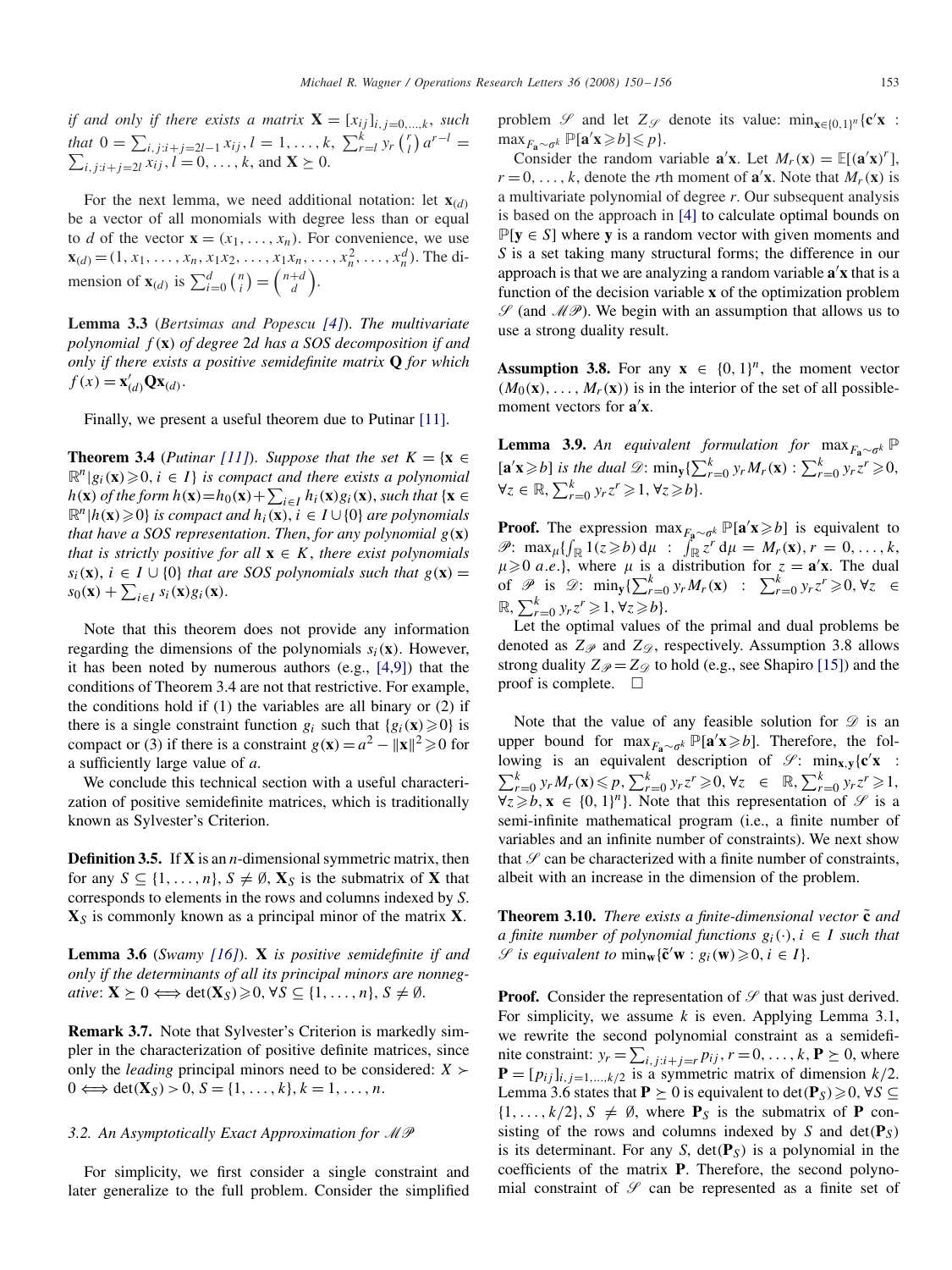inequalities:

$$
y_r \geqslant \sum_{i,j:i+j=r} p_{ij}, \quad r = 0, \dots, k,
$$
\n<sup>(1)</sup>

$$
y_r \leqslant \sum_{i,j:i+j=r} p_{ij}, \quad r = 0, \dots, k,
$$
 (2)

$$
\det(\mathbf{P}_S) \geq 0 \quad \forall S \subseteq \{1, \dots, k/2\}, \quad S \neq \emptyset. \tag{3}
$$

Similarly, applying Lemma 3.2, the third constraint in  $\mathscr S$  is equivalent to

$$
0 \geqslant \sum_{i,j:i+j=2l-1} q_{ij}, \quad l=1,\ldots,k,
$$
\n(4)

$$
0 \leqslant \sum_{i,j:i+j=2l-1} q_{ij}, \quad l=1,\ldots,k,
$$
\n(5)

$$
\sum_{r=l}^{k} y_r \binom{r}{l} b^{r-l} \geqslant \sum_{i,j:i+j=2l} q_{ij}, \quad l=1,\ldots,k,
$$
\n(6)

$$
\sum_{r=l}^{k} y_r \binom{r}{l} b^{r-l} \leqslant \sum_{i,j:i+j=2l} q_{ij}, \quad l=1,\ldots,k,
$$
 (7)

$$
\mathbf{Q} \succeq 0,\tag{8}
$$

where  $\mathbf{Q} = [q_{ij}]_{i,j=1,\dots,k/2}$  is a symmetric matrix of dimension *k/*2. Again applying Lemma 3.6, Eq. (8) can be written as another finite set of inequalities

$$
\det(\mathbf{Q}_S) \geq 0 \quad \forall S \subseteq \{1, \dots, k/2\}, \quad S \neq \emptyset,
$$
\n<sup>(9)</sup>

where  $\mathbf{Q}_S$  are the submatrices of  $\mathbf{Q}$ . Finally, notice that

$$
\{0, 1\}^n = \{ \mathbf{x} \in \mathbb{R}^n | x_i^2 - x_i \leq 0, x_i - x_i^{mathrm{min}} \geq 0 \},\tag{10}
$$

a finite set of inequalities. Combining Eqs. (1)–(7), (9), and (10) and the first polynomial constraint of  $\mathscr{S}$ , we obtain an equivalent description of the feasible region of  $\mathcal{S}$  using a finite set of polynomial inequalities. Letting **p** (resp. **q**) denote the vector of coefficients of matrix **P** (resp. **Q**), defining the aggregate variable  $\mathbf{w} = (\mathbf{x}, \mathbf{y}, \mathbf{p}, \mathbf{q})$  and  $\tilde{\mathbf{c}} = (\mathbf{c}, 0, 0, 0)$  completes the proof. Note that the dimension of **w** is  $k^2/2 + k + n + 1$ .  $\Box$ 

Let  $K = \{w : g_i(w) \geq 0, i \in I\}$ . Note that Theorem 3.10 gives the following equivalent description of  $\mathcal{S}$ :

$$
Z_{\mathscr{S}} = \min_{\mathbf{w} \in K} \tilde{\mathbf{c}}' \mathbf{w}.
$$
 (11)

**Theorem 3.11.** *If K satisfies the conditions of Theorem* 3.4, *then for any*  $\varepsilon > 0$ *, there exists a semidefinite program whose value is greater than or equal to*  $Z_{\mathcal{G}} - \varepsilon$ .

**Proof.** Note that Eq. (11) implies

$$
\tilde{\mathbf{c}}'\mathbf{w} - Z\mathscr{L} \geq 0 \quad \forall \mathbf{w} \in K,\tag{12}
$$

with equality at the optimal value of **w**. Fix  $\varepsilon > 0$  and let  $z = Z_{\mathscr{S}} - \varepsilon$ . Consider the following strict inequality version of Eq. (12):

$$
\tilde{\mathbf{c}}'\mathbf{w} - z > 0 \quad \forall \mathbf{w} \in K. \tag{13}
$$

Theorem 3.4 states that there exist an integer *d*, that depends on *z* and  $\varepsilon$ , and polynomials  $s_i(\mathbf{w})$ ,  $i \in I \cup \{0\}$  of degree 2*d* that are SOS such that

$$
\tilde{\mathbf{c}}'\mathbf{w} - z = s_0(\mathbf{w}) + \sum_{i \in I} s_i(\mathbf{w}) g_i(\mathbf{w}). \tag{14}
$$

Let *l* denote the dimension of **w** and let  $\beta = (\beta_1, \dots, \beta_l)$ and  $\mathbf{w}^{\beta} = w_1^{\beta_1} \cdots w_l^{\beta_l}$ . The highest dimensional polynomial inequality defining  $\hat{K}$  is the first constraint in  $\mathcal{S}$ , which has dimension *k*. Therefore, for each  $i \in I$ , there exists a sequence  $\{ \gamma^i_\beta \}$  such that  $g_i(\mathbf{w}) = \sum_{\beta \in J_k} \gamma^i_\beta \mathbf{w}^\beta$ ,  $i \in I$ , where  $J_k$  is redefined as  $J_k = \{(k_1, \ldots, k_l) : k_1 + \cdots + k_l \leq k, k_i \in \mathbb{Z}^+, i = 1, \ldots, l\}.$ Similarly, there exist sequences  $\{s^i_\beta\}$ ,  $i \in I \cup \{0\}$  such that  $s_i(\mathbf{w}) = \sum_{\beta \in J_{2d}} s_{\beta}^i \mathbf{w}^{\beta}, i \in I \cup \{0\}.$  Eq. (14) can be written as

$$
\tilde{\mathbf{c}}'\mathbf{w} - z = \sum_{\beta \in J_{2d}} s_{\beta}^0 \mathbf{w}^{\beta} + \sum_{i \in I} \left( \sum_{\beta \in J_{2d}} s_{\beta}^i \mathbf{w}^{\beta} \right) \left( \sum_{\alpha \in J_k} \gamma_{\alpha}^i \mathbf{w}^{\alpha} \right)
$$

$$
= \sum_{\beta \in J_{2d}} s_{\beta}^0 \mathbf{w}^{\beta} + \sum_{i \in I} \sum_{\substack{\beta \in J_{2d} \\ \alpha \in J_k}} s_{\beta}^i \gamma_{\alpha}^i \mathbf{w}^{\beta + \alpha}.
$$
(15)

Recall that the first *n* elements of  $\tilde{c}$  correspond to  $c$  (and  $\bf{x}$ ) and the remaining coefficients are zero. We equate the coefficients of both sides of Eq. (15) to obtain the following constraints.

$$
c_i = s_{\beta}^0 + \sum_{i \in I} (s_{\beta}^i \gamma_0^i + s_0^i \gamma_{\beta}^i),
$$
  
\n
$$
\beta_i = 1, \ \beta_j = 0, \ j \neq i, \ i = 1, ..., n;
$$
  
\n
$$
0 = s_{\beta}^0 + \sum_{i \in I} \sum_{\substack{\delta \in J_2 d \\ \alpha \in J_k \\ \delta + \alpha = \beta}} s_{\delta}^i \gamma_{\alpha}^i,
$$
  
\n
$$
\forall \beta \in J_{2d+k} \setminus {\beta_i = 1, \beta_j = 0, j \neq i, i = 1, ..., n, \beta = 0};
$$
  
\n
$$
-z = s_0^0 + \sum_{i \in I} s_0^i \gamma_0^i.
$$

Next, we express the SOS polynomials  $s_i(\cdot)$  as semidefinite constraints, utilizing Lemma 3.3: There exist positive semidefinite matrices  $S^i \geq 0$ ,  $i \in I \cup \{0\}$  such that  $s_i(\mathbf{x}) = \mathbf{x}'_{(d)}S^i\mathbf{x}_{(d)}$ . Writing  $S^i = [s^i_{\delta, \alpha}]_{\delta, \alpha \in J_d}$ , the following constraints are clear:

$$
s_{\beta}^{i} = \sum_{\substack{\delta, \alpha \in J_d \\ \delta + \alpha = \beta}} s_{\delta, \alpha}^{i} \quad \forall \beta \in J_{2d}, \quad i \in I \cup \{0\}.
$$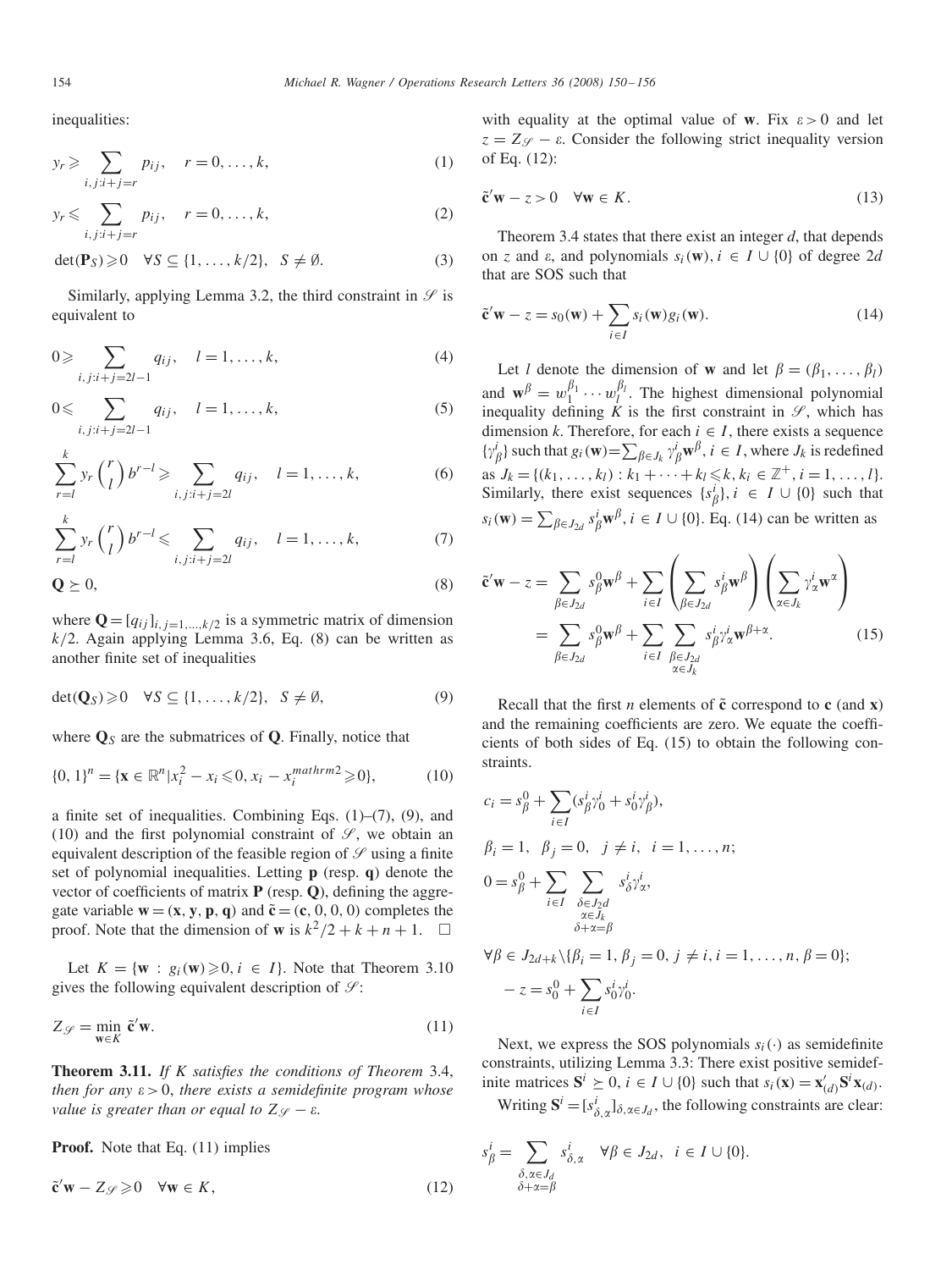Therefore, the following semidefinite program finds a SOS representation of Eq. (13) and a value  $Z(d)$  that is within  $\varepsilon$  of the optimal solution  $Z_{\mathscr{S}}$ .

$$
Z(d) \triangleq \max_{\mathbf{S}^{i}, z} z
$$
  
s.t.  $c_{i} = s_{\beta}^{0} + \sum_{i \in I} (s_{\beta}^{i} \gamma_{0}^{i} + s_{0}^{i} \gamma_{\beta}^{i}),$   
 $\beta_{i} = 1, \beta_{j} = 0, \ j \neq i, i = 1, ..., n;$   

$$
0 = s_{\beta}^{0} + \sum_{i \in I} \sum_{\substack{\delta \in J_{2}d \\ \delta \in J_{\kappa}}} s_{\delta}^{i} \gamma_{\alpha}^{i},
$$

$$
\forall \beta \in J_{2d+k} \setminus \{\beta_{i} = 1, \beta_{j} = 0,
$$

$$
j \neq i, i = 1, ..., n, \beta = 0];
$$

$$
-z = s_{0}^{0} + \sum_{i \in I} s_{0}^{i} \gamma_{0}^{i};
$$

$$
s_{\beta}^{i} = \sum_{\substack{\delta, \alpha \in J_{d} \\ \delta + \alpha = \beta}} s_{\delta, \alpha}^{i},
$$

$$
\forall \beta \in J_{2d}, \ i \in I \cup \{0\};
$$

$$
\mathbf{S}^{i} \succeq 0, \ i \in I \cup \{0\}.
$$

Note that Theorem 3.11 only proves the existence of a semidefinite program for finding an  $\varepsilon$ -approximate solution to  $\mathscr{S}$ . However, for any fixed value of  $d$ , the semidefinite program gives a lower bound for  $Z_{\mathscr{S}}$ . As *d* increases, the quality of the lower bound increases as well. Asymptotically, we obtain the solution value  $Z\varphi$ . This observation is formalized in the following corollary.

**Corollary 3.12.** *The semidefinite programs with values Z(d) asymptotically approach*  $Z_{\mathscr{S}}$ ; *i.e.*,  $\lim_{d\to\infty} Z(d) \uparrow Z_{\mathscr{S}}$ .

The analysis in this section for the single constraint in  $\mathcal{S}$ can simply be repeated for each constraint of  $\mathcal{MP}$ . Therefore, letting  $K_{\mathcal{M}\mathcal{P}}$  denote the feasibility set for  $\mathcal{M}\mathcal{P}$  that corresponds to *K* in this section, we have the following results.

**Theorem 3.13.** If  $K \text{ and } K$  satisfies the conditions of Theorem 3.4, *then for any*  $\varepsilon > 0$ *, there exists a semidefinite program whose value is greater than or equal to*  $Z_{\mathcal{M}\mathcal{P}} - \varepsilon$ .

**Corollary 3.14.** *The semidefinite programs* (*appropriated generalized for* MP) *with values Z(d) asymptotically approach*  $Z_{\mathcal{M}\mathcal{P}}$ ; *i.e.*,  $\lim_{d\to\infty} Z(d) \uparrow Z_{\mathcal{M}\mathcal{P}}$ .

# **4. Computational study**

In this section we implement the branch-and-bound algorithm BB, given in Section 2.2.1, for solving  $\mathscr{CP}(M\mathscr{P})$  under second order moment knowledge) exactly. We compare its performance with a standard branch-and-bound algorithm for solving the underlying 0–1 integer linear program with known data. In particular, we examine how well our robust formulation approximates the actual underlying integer linear program.

We implement BB in MATLAB [\[1\].](#page-6-0) More specifically, we modify the MATLAB bintprog (a branch-and-bound algorithm for solving 0–1 linear programs) procedure to utilize the Disciplined Convex Programming [\[8\]](#page-6-0) package to solve the SOCP relaxations. We compare our algorithm's performance with that of bintprog on the underlying 0–1 integer linear program where the problem data are known exactly. Our implementation of BB utilizes the default options for bintprog: The branching strategy is to choose the variable with the maximum infeasibility (i.e., the variable with value closest to 0.5) and the node search strategy is to choose the node with the lowest bound on the objective function.

#### *4.1. Experimental design*

Consider fixed values of *m* and *n*. For each constraint  $j =$ 1,..., *m* of  $\mathscr{CP}$ , we randomly generate the covariance matrix  $\mathbf{\Gamma}^j$  of the constraint vector  $\mathbf{a}_j$  in the following manner:  $\Gamma^j = A'_j A_j$ , where  $A_j$  is an  $n \times n$  matrix whose elements are i.i.d. realizations of the standard normal distribution; this design results in a positive semidefinite matrix  $\Gamma^{j}$ , which is necessary for a covariance matrix. Likewise, the elements of the mean vector  $\mathbb{E}[\mathbf{a}_i]$  are i.i.d. realizations of the standard normal distribution. The scalar value  $b_j$  is an i.i.d. realization of a normal distribution with a mean of 50 and a variance of 1; we utilize this specific normal distribution to decrease the frequency of infeasible integer programs. We fix  $p_j = p$ ,  $\forall j$  and we consider  $p \in \{0.01, 0.05\}$ . Finally, the elements of the cost vector **c** are also i.i.d. realizations of the standard normal distribution.

The parameters **c**,  $\mathbf{\Gamma}^j$ ,  $\mathbb{E}[\mathbf{a}_j]$ ,  $b_j$  and  $p_j$ ,  $j = 1, \ldots, m$  are the problem data for  $\mathscr{CP}$ . We compare the performance of  $\mathscr{CP}$  with that of a 0–1 integer linear program with known data. To create this data, we let the constraint vector  $\mathbf{a}_i$  be a realization of a multivariate normal distribution with covariance matrix  $\Gamma<sup>j</sup>$  and mean vector  $\mathbb{E}[\mathbf{a}_j]$ . The parameters **c**,  $\mathbf{a}_j$  and  $b_j$ ,  $j = 1, \ldots, m$ are used to solve the deterministic 0–1 integer linear program that underlies  $\mathscr{CP}$ .

We consider the following combinations of *(m, n)*: (5,2), (10,5) and (25,10). For each combination of  $(m, n)$  we repeat the above procedure 50 times and report the average objective values of BB and bintprog. We also report the average runtimes of BB and bintprog.

#### *4.2. Results*

In this section, we present the results of our computational study.

Our computational results indicate that the objective value output by our robust formulation is a rather tight approximation for the underlying 0–1 integer linear program, for the smaller problem instances and at a higher computational cost. Therefore, if extra computational power is available, requiring exact knowledge of the constraint vectors is not absolutely necessary